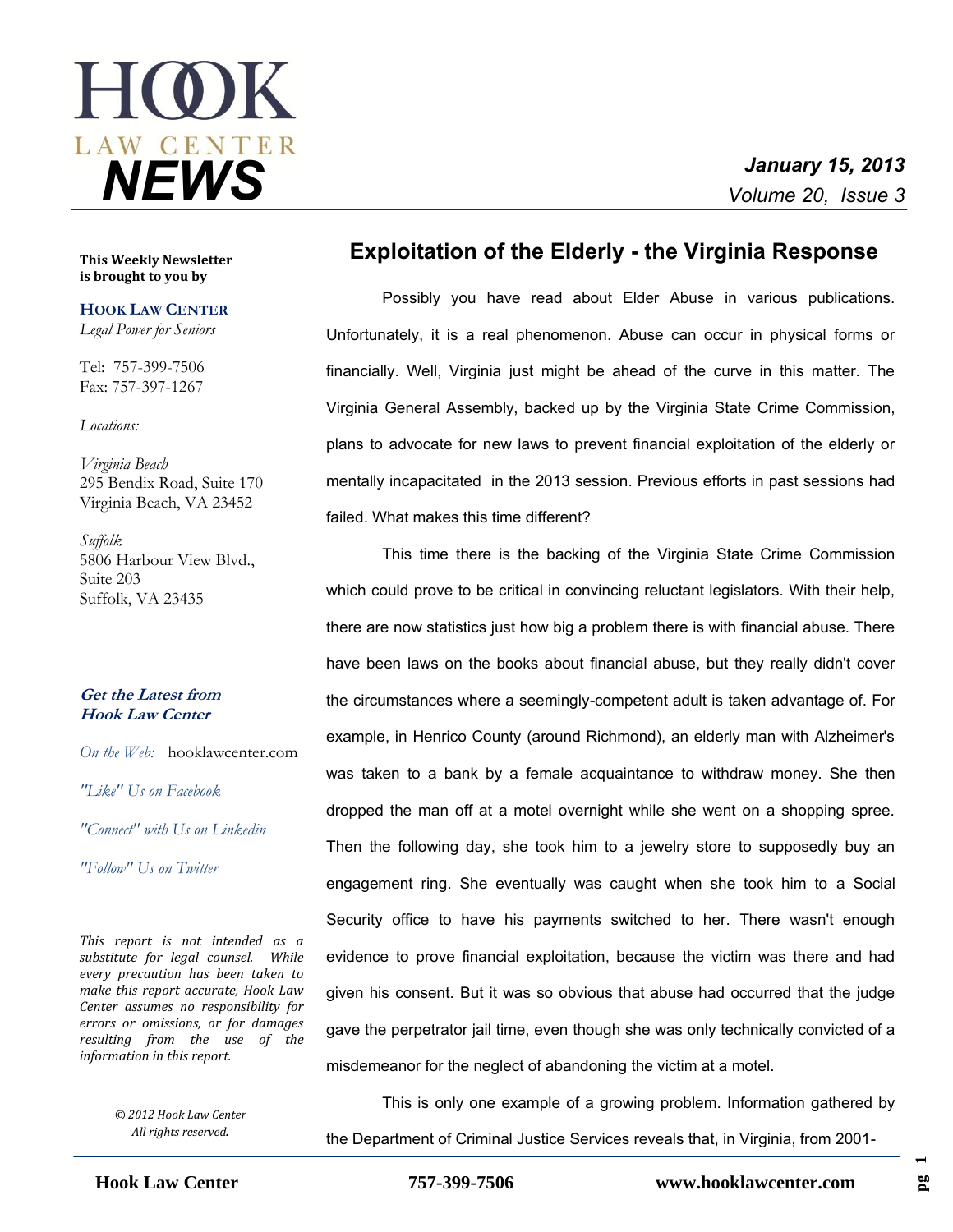# **HOK** *January 15, 2013 NEWS Volume 20, Issue 3*

# **Exploitation of the Elderly - the Virginia Response (con't.)**

-2007, the number of total financial crimes rose 8.6%. However, for victims over age 65, the increase was 18%. What's more alarming is that the majority of perpetrators of these types of crimes are known to the victim--a caregiver or family member. Gail Nardi, Adult Services Program Manager of the Virginia Department of Social Services, reports that in many cases, a son or daughter gains ownership of the family home through means that are at best questionable.

Any new law that is passed will have to require that there is a finding of the victim being mentally incapacitated. The law cannot be so broad that it captures innocent recipients of gifts from the elderly, but it must be specific enough, that if a person is mentally incapable of looking out for his/her own affairs, he/she is not unfairly taken advantage of. The heirs may not like what their parent does with his/her money, but if they are competent, the parent can dispose of money as he/she sees fit. This law will help raise awareness about the plight of the elderly who are incompetent. Stay tuned to see what the Virginia General Assembly does in the 2013 session!

(Information taken from "Lawmakers to target exploitation of elderly,"

http://valawyersweekly.com/2012/12/27/lawmakers-to-target-exploitation-of-elderly/)

# **Upcoming Events**

Hook Law Center is presenting a seminar on Long-Term Care, Estate and Life Care Planning and Veteran's Benefits at Centerville Baptist Church on **January 17, 2013** at **11:30 a.m.**

Hook Law Center is presenting a seminar on Long-Term Care and Estate Planning at Lake Prince Woods, 100 Anna Goode Way, Suffolk, VA 23435 on **January 25, 2013** at **2 p.m.** To r.s.v.p., please call 757- 923-5500 or 757-399-7506.

**Hook Law Center will be speaking on the subject of Making an Elder Law Practice More Efficient at the VAELA** Conference on **February 23, 2013** in Charlottesville, VA.

Hook Law Center is hosting a reception to benefit the Chesapeake Humane Society at Hook Law Center's Suffolk location, 5806 Harbour View Blvd., Suite 203, Suffolk, VA 23435 on **March 14, 2013.**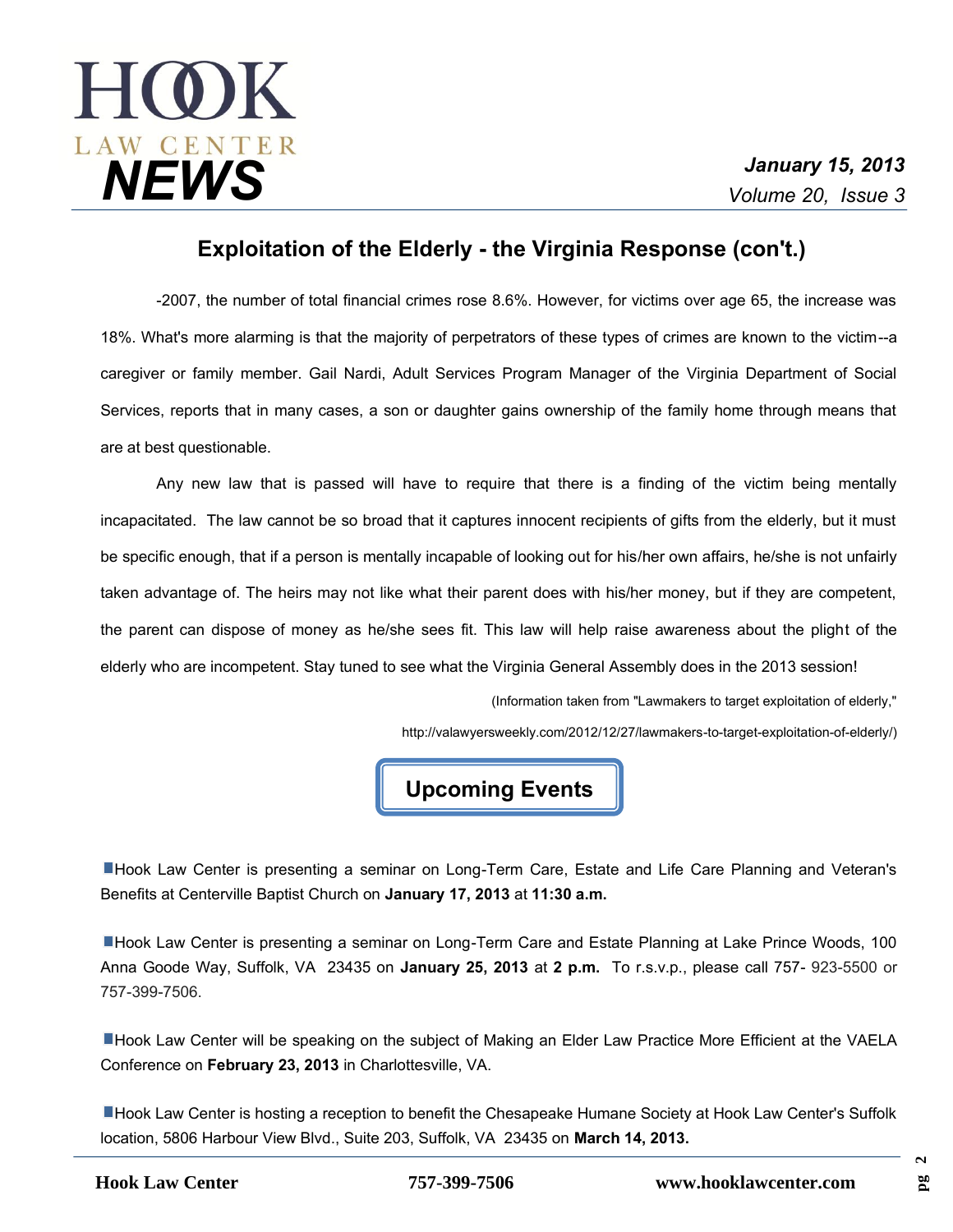# $H(Q)K$ *January 15, 2013 NEWS Volume 20, Issue 3*



# **More on Pet Trusts**

**Hook Law Center:** Kit Kat, what else do you know about pet trusts? You commented about pet trusts recently. **Kit Kat:** Well, as you know **pet trusts** can be as varied as we pet ourselves are. Regulations vary from state to state as I have said earlier, so you need to contact a **Certified Elder Law Attorney**, like Andy Hook, to design one specifically for your pet(s). My family has one, because there are 5 cats in our family. Cats tend to live longer than dogs, so it's very important to have one for them. One of my sisters, Brigitte, lived to be 19. I have a sister now, Misty, who is 16. My other siblings range in age from 5-9 years of age.

Anyway, it will be helpful when you do seek the advice of a certified elder law attorney, to have proof of your pet's identity in order to prevent fraud. A photo or microchip will suffice. Keep in mind that one way to design the trust is to have the trust cover any pets you may have during your lifetime, rather than create a separate trust for each of your pets.

Things to specify in the trust are: 1) the level of care that you wish to have for your pet. Give details about their food and what type of living conditions they are used to, 2) yearly veterinary exams, 3) specify how much and how frequently the trust funds will be distributed to the caregiver, 4) the amount in the pet trust fund should cover the pet's care as well as a little extra to cover the administrative costs of the trust, 5) name a beneficiary to receive any money that is not used by the pet trust, and finally, 6) specify how you want your pet's burial or cremation carried out. So that about covers it. As you can see, there are a lot of things to consider when you are ensuring your pet's future. But they're definitely worth it!

(Information taken from "Pet Trust Primer," Kim Bressant-Kibwe, Esq., www.aspca.org, 12-19-12)

Life situations change. Be sure your Estate Plan reflects your life - today. Our Estate Planning attorneys will be happy to review your current plan and make any changes needed. Give us a call today to schedule your appointment..